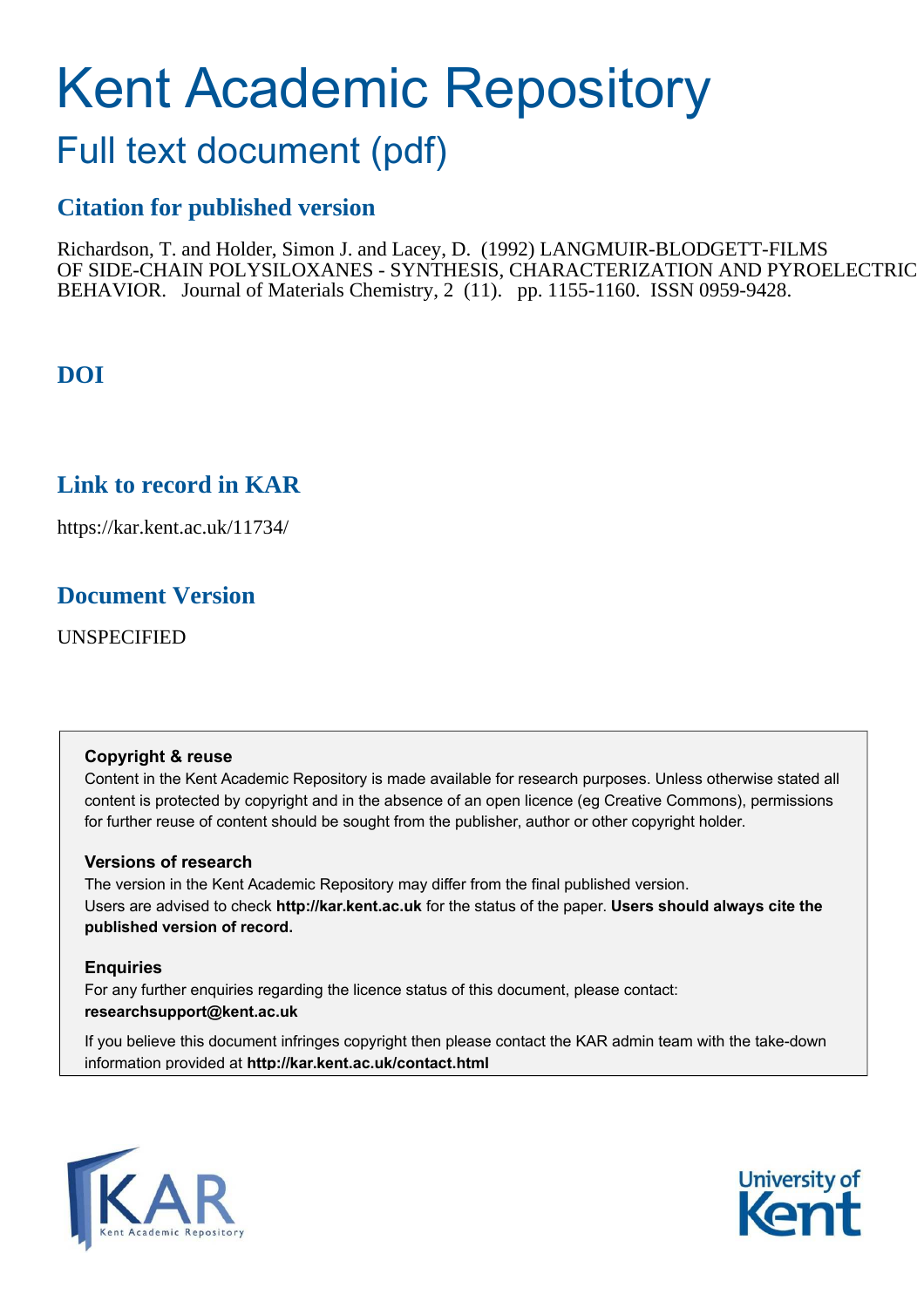## **Langmuir-Blodgett Films of Side-chain Polysiloxanes: Synthesis, Characterisation and Pyroelectric Behaviour**

#### Tim Richardson,<sup>a</sup> Simon Holder<sup>b</sup> and David Lacey<sup>b</sup>

**<sup>a</sup>**Department of Physics, University of Sheffield, Hounsfield Road, Sheffield S3 7RH, UK **bSchool of Chemistry, The University of Hull, Hull HU6 7RX, UK** 

Four aliphatic acid side-chain polymers have been synthesized and evaluated, based upon two different polysiloxane backbones, namely poly(methylsi1oxane) and poly(methylsi1oxane-dimethylsiloxane). **A** study of their behaviour at the water/air interface has shown that stable, fluid molecular films are formed that can be transferred as monolayers onto hydrophilic substrates. Their surface pressure-area isotherms indicate that bunching of the polysiloxane backbones may occur at relatively high surface pressures. The alternate layer deposition process has been used, in which the polysiloxane is co-deposited with **a** monomeric aliphatic amine (icosylamine). This **ABABA.** -. sequential transfer has been monitored using the piezoelectric quartz crystal microgravimetric technique in which the alternate layer is assembled on top of a bulk quartz crystal, the oscillation frequency of which is measured precisely. The relationship between the frequency change and the number of transferred polysiloxane/monomer icosylamine bilayers is linear for the three materials that could be deposited, indicating that the deposition process is highly reproducible. The pyroelectric effect in these films has been studied. These data indicate that the level of activity is not simply related to the fraction of the silicon units along the backbones which are substituted with aliphatic acid chains. There is likely to be a trade-off between the density of acid/amine interactions and the free volume in which molecular tilting can occur.

**Keywords:** Langmuir-Blodgett film ; Polysiloxane ; Pyroelectricity

#### **1. Introduction**

Many researchers have studied the Langmuir and Langmuir-Blodgett (LB) film properties of a wide variety of preformed polymers,' but relatively little attention has been devoted to such characterisation of polymers synthesized using polysiloxane backbones.2 This paper describes four aliphatic acid substituted polysiloxane LB materials<sup>3</sup> that form stable Langmuir films which can be subsequently deposited onto solid substrates such as glass and aluminium/aluminium oxide. The molecules, shown in Fig. 1, are synthesized from two polysiloxane backbones, namely poly(hydrogenmethylsiloxane) and **poly(hydrogenmethyldimethylsi1oxane).** Their chemical syntheses and the preparation and characterisation of Langmuir layers will be discussed in sections **2** and **3.** Alternate layer polysiloxane/monomer icosylamine (see Fig. 1) LB films have been assembled in an attempt to obtain aliphatic acid/amine interactions, which each produce a strong dipole moment.<sup>4</sup> Within monomer fatty acid/fatty amine alternate layer films, these dipole moments have been found to be aligned in a direction approximately normal to the plane of the substrate. Because of the alternating  $ABABA\cdots$  structure, the planes of ordered dipoles which exist between these acid and amine monolayers are repeated throughout the assembly, giving rise to a large macroscopic polarisation. Such polar structures are of considerable interest when seeking materials which exhibit the pyroelectric effect. $5$  However, a constant polarisation is insufficient for this phenomenon to occur; the polarisation must be temperature dependent. The pyroelectric properties of these polysiloxanes, substituted to varying degrees with aliphatic acid side-groups, have been studied and are discussed in section **6.** 

#### **2. Experimental**

#### **2.1 Preparation of Polysiloxanes (Fig. 2)**

#### *Materials*

Undecen-10-oic acid was purchased from Aldrich and used as received. Hexachloroplatinic acid was purchased from



Fig. 1 The compounds studied in **this** research, **(a)** icosylamine, (b) polysiloxane homopolymer (PSlOO), **(c)** the three polysiloxane copolymers (PS50, PS35 and PS20)

Aldrich and made into solution by dissolving the acid (0.1 **g)**  in isopropyl alcohol  $(1 \text{ cm}^3)$  which was then added to toluene  $(10 \text{ cm}^3)$ . Poly(methylsiloxane) and the poly(methylsiloxaneco-dimethylsiloxane) were purchased from Petrarch Systems. Toluene was refluxed over calcium hydride and distilled under nitrogen. Dichloromethane and chloroform were refluxed over phosphorous pentoxide and distilled.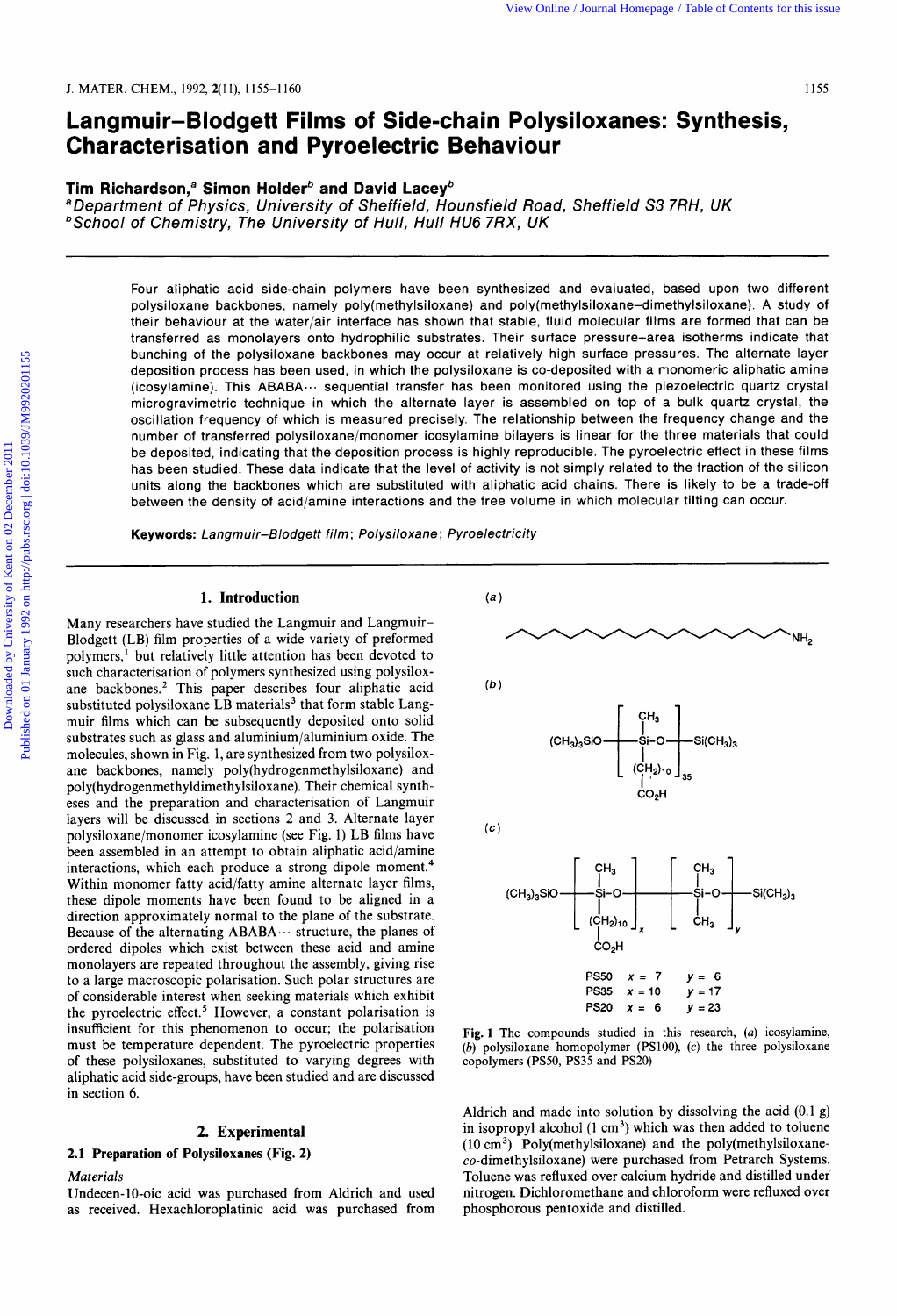

**Fig. 2 Synthesis scheme** of **the homopolysiloxanes and copolysiloxanes** 

#### **Techniques**

The structures of the mesogens, polymers and copolymers were confirmed by  ${}^{1}H$  NMR (CDCl<sub>3</sub> solvent, TMS reference, 270 MHz multinuclear) and infrared spectroscopy (thin film, KBr disc). Samples of spectroscopic data are detailed with the relevant compound syntheses described below. Purities and polydispersities of the polymers and copolymers were determined by gel-permeation chromatography. However the system used was calibrated against polystyrene standards and therefore the molecular weights recorded were outside the systems calibration range.

#### Discussion

The hydrosilylation process initially proved extremely difficult owing to extensive crosslinking between the siloxane chains, which occurred owing to the presence of the acid precursors of the esters **(la** and **lb)** in the reaction mixtures. Once free of the acids, the reactions proceeded without problems. Yields were low owing to the resultant substituted polysiloxanes exhibiting a large degree of miscibility in the methanol used during the purification procedure. The lower molecular weight polymers tended to remain in the methanol/dichloromethane mixture. Thus extreme care had to be taken to ensure complete removal of the monomer whilst minimising the amount of polymeric product lost. This problem is currently circumvented by the application of chromatographic size-exclusion techniques.

There is some doubt as to the stability of the acidsubstituted homo- and co-polysiloxanes. After periods of usually 1-3 months, gel formation in the bulk liquid is sometimes observed. The gel is often insoluble but after filtration the remainder of the compound proves to be unaffected original product. The cause of this gel formation is as yet unknown but is currently under investigation.

#### Synthesis

Preparation of tert-Butyldimethylsilyl Undec-10-enoate (1). Imidazole (0.11 mol) was added to a stirred solution of undec-10-enoic acid (0.0543 mol) and tert-butylchlorodimethylsilane (0.056 mol) in dry dimethylformamide  $(CaH<sub>2</sub>, 15 cm<sup>3</sup>)$  and then left for 16 h at room temperature. The reaction mixture was poured into an excess of water and extracted with petroleum fraction (b.p. 40–60 °C) ( $3 \times 50$  cm<sup>3</sup>). The combined petroleum fractions were then washed with a saturated aqueous solution of sodium hydrogen carbonate and dried  $(MgSO<sub>4</sub>)$ . The crude ester was purified by distillation under reduced pressure to give the tert-butyldimethylsilyl undec-10enoate as a colourless liquid: yield, 12.1 g (74.7%); b.p. 108-110 °C, 0.1 mmHg. The purity of the compound was checked by HPLC (single peak). IR (thin film)  $v_{\text{max}}/\text{cm}^{-1}$  3095 (C-H str), 1745 (C=O str), 1650 (C=C str). **SH,** 0.25 (s, *6* H, CH<sub>3</sub>-Si), 0.9 (m, 9 H, CH<sub>3</sub>-C), 1.3(m, 10 H, CH<sub>2</sub>), 1.6 (m, 2 H  $CH_2$ -CH<sub>2</sub>-CO<sub>2</sub>), 2.1 (m, 2 H, CH<sub>2</sub>-C=C), 2.3  $(m, 2H, CH_2-CO_2)$ , 4.9 (t, 2H, CH<sub>2</sub>=CH), 5.8 (m, 1H, CH=CH<sub>2</sub>).  $m/z = 390 (M^+)$ .

Preparation of Benzyl Undec-10-enoate (2). Undec-10-enoic acid (0.1 mol) was dissolved in a stirred mixture of methanol  $(360 \text{ cm}^3)$  and water  $(40 \text{ cm}^3)$ . The solution was titrated to pH 7.0 with an aqueous solution of potassium carbonate (20%). The solvent was removed under reduced pressure and the resultant white solid was stirred with benzyl bromide  $(0.21 \text{ mol})$  in dimethylformamide  $(300 \text{ cm}^3)$  for 16 h at room temperature.

The potassium bromide precipitate was filtered off, the solvent was removed under reduced pressure and the residue was dissolved in ether  $(150 \text{ cm}^3)$ . The ether solution was washed successively with water  $(3 \times 100 \text{ cm}^3)$ , a saturated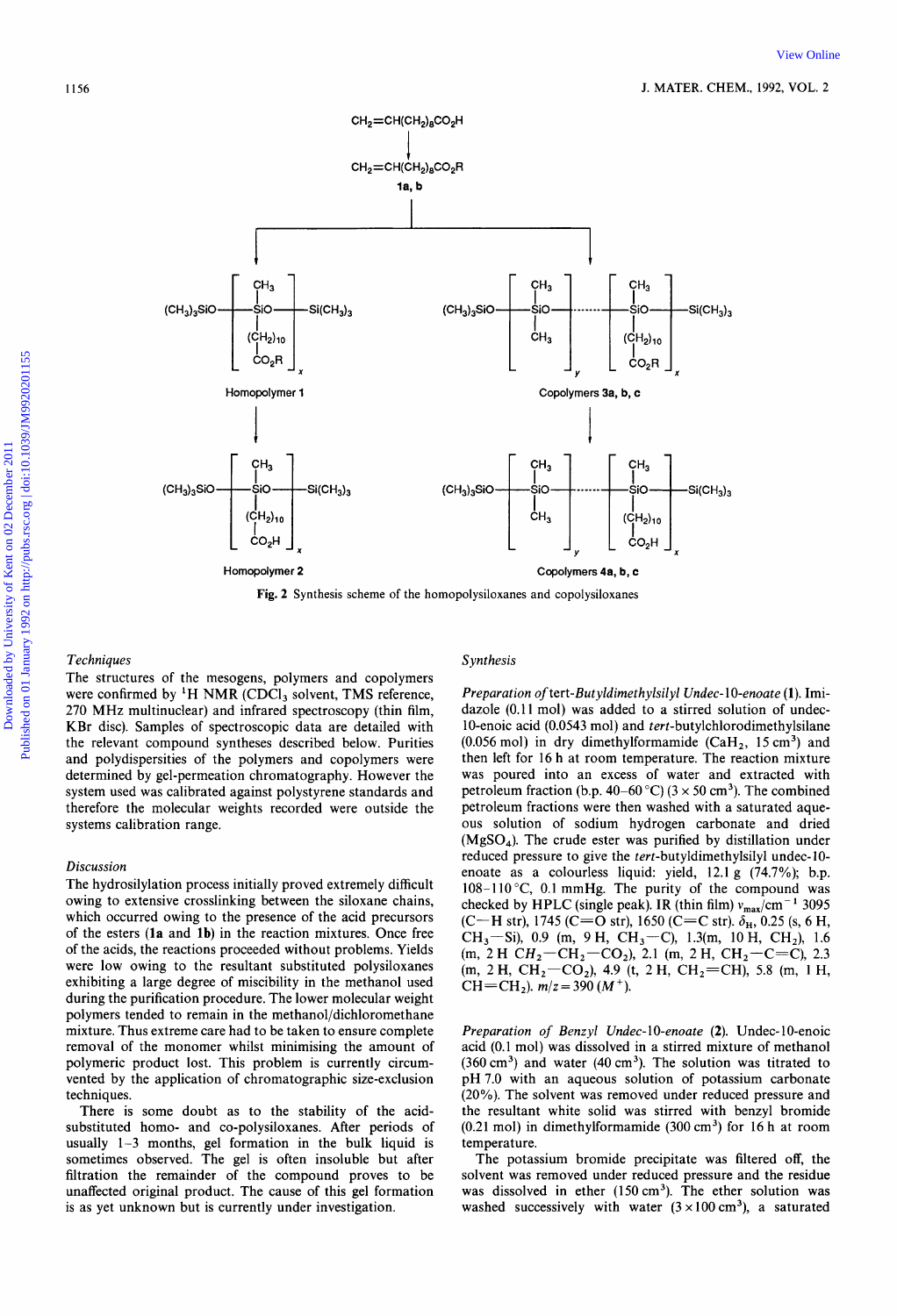aqueous solution of sodium hydrogen bicarbonate  $(3 \times 100 \text{ cm}^3)$  and water  $(3 \times 100 \text{ cm}^3)$  and then dried (MgSO<sub>4</sub>). The solvent was removed under reduced pressure and the residue was purified by flash column chromatography (C60 silica gel, dichloromethane), giving the product as a slightly yellow liquid. The purity of the compound was checked by thin-layer chromatography (CHCl<sub>3</sub>). IR (thin film)  $v_{\text{max}}/\text{cm}^{-1}$ 2920, 2840 (C-H str), 1745 (C=O str), 1640 (C=C str).  $\delta_{\rm H}$ , 1.25 (m, 10 H, CH<sub>2</sub>), 1.6 (m, 2 H, CH<sub>2</sub>-CH<sub>2</sub>-CO<sub>2</sub>), 2.1 (m, 2 H, CH<sub>2</sub>-C=C), 2.3 (m, 2 H, CH<sub>2</sub>-CO<sub>2</sub>), 4.95 (t, 2 H,  $CH_2=C$ ), 5.1 (s, 2 H,  $CO_2=CH_2$ ), 5.8 (m, 1 H,  $CH_2=CH-$ ), 7.35 (m, 6 H,  $-C_6H_5$ ).

Preparation of Homopolymer 1. A mixture of poly(methylsiloxane) (5.7 mmol/Si-H) and tert-butyldimethylsilyl undec-10enoate **(1)** (6.7mmol) was dissolved in dry toluene. The chloroplatinic acid solution (1 drop) was then added and the reaction mixture was then gently heated under reflux conditions.

Infrared spectroscopic analysis for the Si-H absorption band (2160 cm<sup>-1</sup>) was carried out on a small sample of the mixture every 24 h. If the  $Si-H$  absorption band was then detected and showed no obvious decrease in intensity (in relation to the carbonyl absorption band at  $1745 \text{ cm}^{-1}$ ), a further aliquot of the catalyst (1 drop) was added to the reaction mixture and the reaction allowed to continue for a further 24 h. This procedure was repeated until no, or very few, unreacted Si-H sites were detectable by infrared spectroscopic analysis of reaction mixture samples. Normally the reaction was complete or near completion within 72 h. A small amount of oct-1-ene was added to the reaction mixture to eliminate any unreacted sites.

The toluene was removed from the reaction mixture by distillation under reduced pressure and the residual yellowbrown viscous liquid was dissolved in the minimum volume of dichloromethane. Methanol was then added (ca. four times the volume of the dichloromethane added) and a viscous liquid-gel composite settled to the bottom of the tube. The mixture was then centrifuged for 30 min and the supernatant liquid removed. The dichloromethane-methanol and centrifugation procedure was performed four or five times. After the final addition of dichloromethane the resulting solution was filtered, to remove solid residuals, using a PTFE membrane filter (0.5 mm pore size), and the solvent then removed from the filtrate. The final product was a yellow-brown viscous liquid, yield 0.87 g (42%). IR (thin film)  $v_{\text{max}}/\text{cm}^{-1}$ 2960, 2920, 2850 (C-H str, CH<sub>3</sub> and CH<sub>2</sub>), 1745 (C=O str), 1255 (Si-C str), 1150-1000 (Si-O str).  $\delta_{\rm H}$ , 0.1 (m, 9 H, CH<sub>3</sub>-Si), 0.5 (t, 2 H, Si-CH<sub>2</sub>-CH<sub>2</sub>), 1.3 (m, 12 H, CH<sub>2</sub>), 1.6  $(m, 2 H, CH_2-CH_2-CO_2)$ , 2.3  $(m, 2 H, CH_2-CO_2)$ .

Table 1 shows the molecular weights/polydispersities for this compound and all the copolymers synthesized in this work.

Preparation of Copolymer **3a.** Copolymer **3a** was prepared in a similar way to homopolymer **1** but using a mixture of **(50-55%)** methylsiloxane (45-50%) dimethylsiloxane copolymer (2.94 mmol/Si $-H$ ) and tert-butyldimethylsilyl undec-10enoate **(1)** (3.5 mmol) dissolved in dry toluene. Purification was carried out in the same manner as described for homopolymer **1.** The final product was obtained as a brown viscous liquid, yield 0.72 g (55%).

Preparation of Copolymer **3b.** Copolymer **3b** was prepared in a similar manner to homopolymer **1** but using a mixture of (30-35%) methylsiloxane (65-70%) dimethylsiloxane copolymer (5.4 mmol/Si-H) and benzyl undec-10-enoate (2) *(5.5* mmol) dissolved in dry toluene. Purification was carried out in the same manner described for the preparation of polymer **3.** The final product was obtained as a light-yellow highly viscous liquid, yield 1.17 g (47%).

Preparation of Copolymer **3c.** Copolymer **3c** was prepared in a similar manner to homopolymer **1** but using a mixture of  $(15-18%)$  methylsiloxane  $(82-85%)$  dimethylsiloxane copolymer (5.4 mmol/Si-H) and benzyl undec-10-enoate **(2)**  *(5.5* mmol) dissolved in dry toluene. The final product was obtained as a light-yellow highly viscous liquid, yield 1.35 g  $(40%$ ).

Preparation of Homopolymer **2.** Homopolymer **2** (3 mmol/  $-CO_2$ Si-) was dissolved in chloroform (10 cm<sup>3</sup>) and stirred under a dry nitrogen atmosphere. To the stirred solution was added boron trifluoride in diethyl ether [lo mmol of **BF,**  (48%) in Et<sub>2</sub>O]. The reaction mixture was stirred for 6 h at room temperature and then the solution was neutralised by the addition of aqueous sodium hydroxide  $(1-2\% \text{ m/v})$ . The product was extracted into chloroform  $(3 \times 30 \text{ cm}^3)$  and the combined chloroform extracts were washed with water and dried ( $MgSO<sub>4</sub>$ ). The chloroform was removed by distillation under reduced pressure giving a viscous brown liquid  $(100\%$ yield). The structure of homopolymer **2** was confirmed by infrared spectroscopy and 'H NMR and the purity checked by GPC. IR (thin film)  $v_{\text{max}}/cm^{-1}$  3000-2500 (broad band;  $O-H$  str of dimer), 1705 (C=O str).

Preparation of Copolymer **4a.** The procedure followed for the preparation of copolymer **4a** was similar to that outlined for the preparation of polysiloxane **4** but using co-polysiloxane **3** (0.41 mmol/ $-CO_2Si$ ) and boron trifluoride in diethyl ether  $[2 \text{ mmol of BF}_3 (48\%)$  in Et<sub>2</sub>O]. The final product was a brown viscous liquid, 100% yield.

Preparation of Copolymers **4b** and **4c.** The relevant copolymer **(3b** or **3c)** was dissolved in ethyl ethanoate (50cm3), **5%** Pd **(0.2g)** on charcoal was added and the mixture was stirred under an atmosphere of hydrogen for 48 h. Subsequently, the

**Table 1** Characterisation **of** the homopolysiloxanes and copolysiloxanes

| code         | R                        | x                                                                              |           | м.        | $M_{\rm w}$ | D    |
|--------------|--------------------------|--------------------------------------------------------------------------------|-----------|-----------|-------------|------|
|              | $Si(CH_3)$ , $C(CH_3)$ , |                                                                                |           |           |             |      |
|              | $CH_2C_6H_5$             |                                                                                |           |           |             |      |
|              |                          | $46 + 2$                                                                       |           | 16146     | 12 100      | 1.38 |
| <b>PS100</b> |                          | $46\pm2$                                                                       |           | 11344     | 8900        | 1.40 |
|              |                          | $7 \pm 1$                                                                      | $6 \pm 1$ | 3110      | 4450        | 1.23 |
|              |                          | $10+1$                                                                         | $17 + 1$  | 4760      | 7320        | 1.72 |
|              |                          | $6 \pm 1$                                                                      | $23 + 3$  | 3870      | 3300        | 1.37 |
| <b>PS50</b>  | н                        |                                                                                |           | 2310      | 2550        | 1.35 |
| <b>PS35</b>  | H                        | $10+1$                                                                         | $17 + 1$  | 3860      | 5650        | 1.89 |
| <b>PS20</b>  | н                        | $6 \pm 1$                                                                      | $23 + 3$  | 3330      | 2770        | 2.17 |
|              |                          | $Si(CH_3)_2C(CH_3)_3$<br>$Si(CH_3)_2C(CH_3)_3$<br>$CH_2C_6H_5$<br>$CH_2C_6H_5$ | $7 \pm 1$ | $6 \pm 1$ |             |      |

 $M_{\infty}^*$  = molecular weight average, calculated;  $M_{\infty}$  = molecular weight average, recorded (GPC); D = polydispersity (GPC).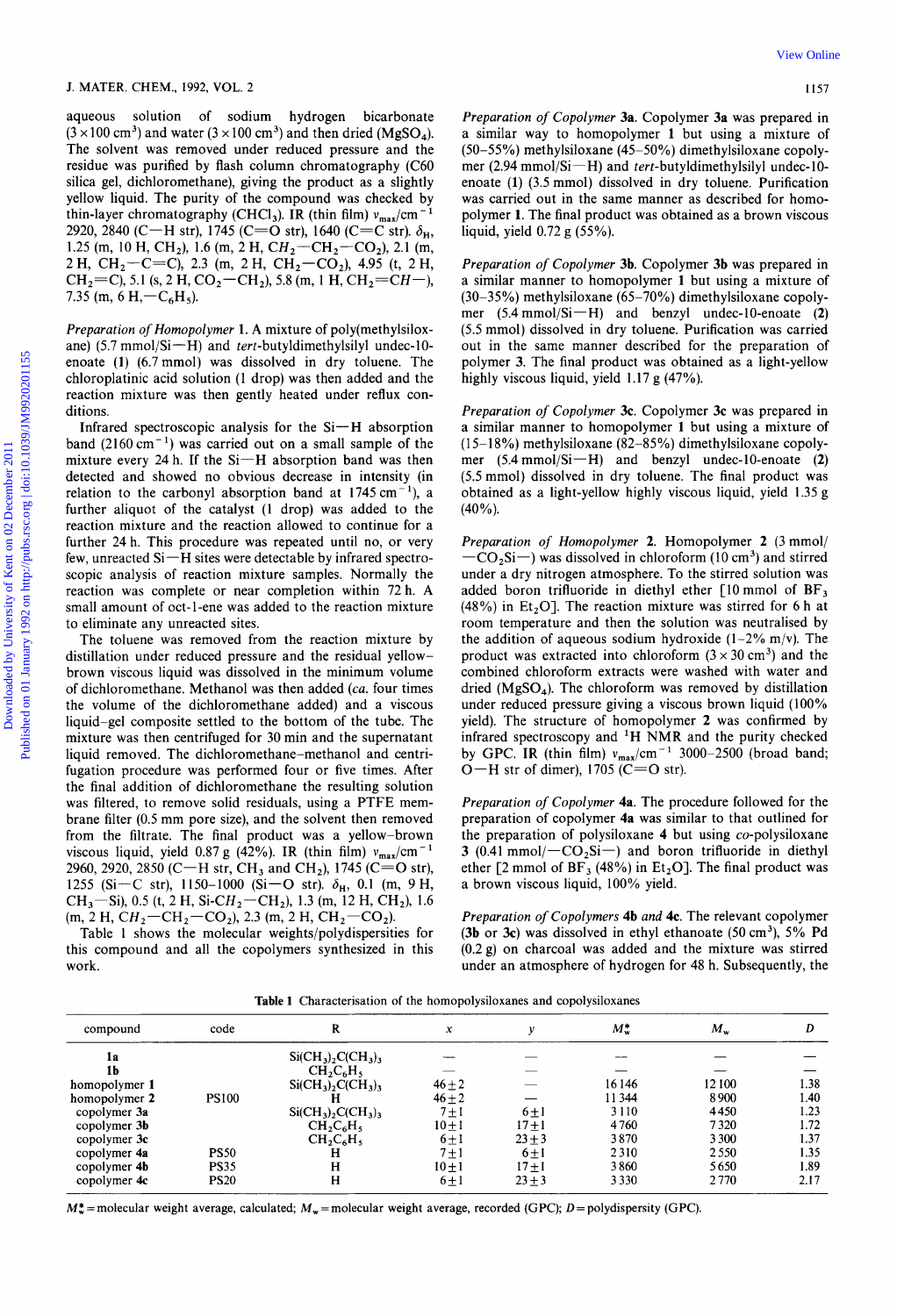catalyst was filtered off and the solvent removed under reduced pressure. The products were obtained as light-yellow viscous liquids in 100% yield.

#### **3. Langmuir Film Preparation and Characterisation**

Langmuir films of all four polysiloxanes were prepared using solutions of concentration  $1.0 \times 10^{-4}$ -2.5  $\times 10^{-4}$  mol dm<sup>-3</sup> in Aristar grade chloroform **(BDH).** The solutions were spread dropwise onto the cleaned water surface (18 **MQ,** Milli-Q water system) of a constant-perimeter, single-compartment trough, allowing several minutes after spreading for the solvent to evaporate. The surface pressure-area  $(\pi - A)$  isotherms are shown for PS100, PS50, PS35 and PS20 in Fig. 3 and, for reference purposes, are compared with the isotherm of the unsubstituted homopolymer backbone.

The unsubstituted backbone of the homopolymer shows an expanded isotherm [Fig.  $3(a)$ ]. The already high compressibility of the monolayer,  $-1/A(dA/d\pi)$ , increases further within a 'plateau' region in which the polymer chains begin to pile up and form an unstable, multilayered film. It is astonishing, however, that the backbone alone can withstand even the low surface pressures  $(<10 \text{ mN} \text{ m}^{-1})$  observed here; other researchers have seen this behaviour previously. Fig. *3(b)-(e)*  show the  $\pi$ -A isotherms of the substituted polysiloxanes. Overall, the monolayer becomes more expanded as the degree of substitution decreases. However, the exception to this trend is PS50, which exhibits the most condensed isotherm. From

#### **1158 J. MATER. CHEM.,** 1992, **VOL.** 2

these isotherms and the knowledge of the number of polymer molecules on the water surface, the area per polymer molecule at a given surface pressure and, furthermore, the area per siloxane unit, can be calculated. Table 2 shows these areas for the four substituted molecules studied. Also shown are the area values obtained by extrapolation of the high-pressure region of each isotherm. Whilst in the case of these materials, the former values are more meaningful, the extrapolated values are included for completeness and to give an indication of the compressibility of the Langmuir layers. The area per siloxane subunit at a surface pressure of 26 mN  $m<sup>-1</sup>$  for PS50 is  $0.22 \text{ nm}^2$ . This values agrees well with the area normally measured for monomeric fatty-acid molecules and suggests that this Langmuir film is indeed monomolecular. The area per residue for PS100 is  $0.15 \text{ nm}^2$ , which is lower than expected and suggests that not all of the PSlOO molecules reside within a monolayer. Furthermore, the values of the area per siloxane subunit measured from the isotherms of molecules PS35 and PS20 are considerably lower than the expected cross-sectional area of an aliphatic acid chain. If the polysiloxane backbones are as elongated as possible, the area occupied by each molecule should be directly proportional to the number of siloxane units even when the backbone is only partially substituted. However, the lower values obtained for PS35 and PS20 suggest that either (i) the Langmuir films of these materials are now imperfect and contain regions in which each film is several molecules thick or (ii) the polysiloxane backbone has somehow bunched or coiled such that the side-



area per polymer molecule/nm<sup>2</sup>

**Fig. 3** Surface pressure-area isotherms of **(a)** the homopolysiloxane backbone, *(b)* **PS20,** (c) **PS35, (d) PS50** and *(e)* **PS100, at** pH 5.9 spread from chloroform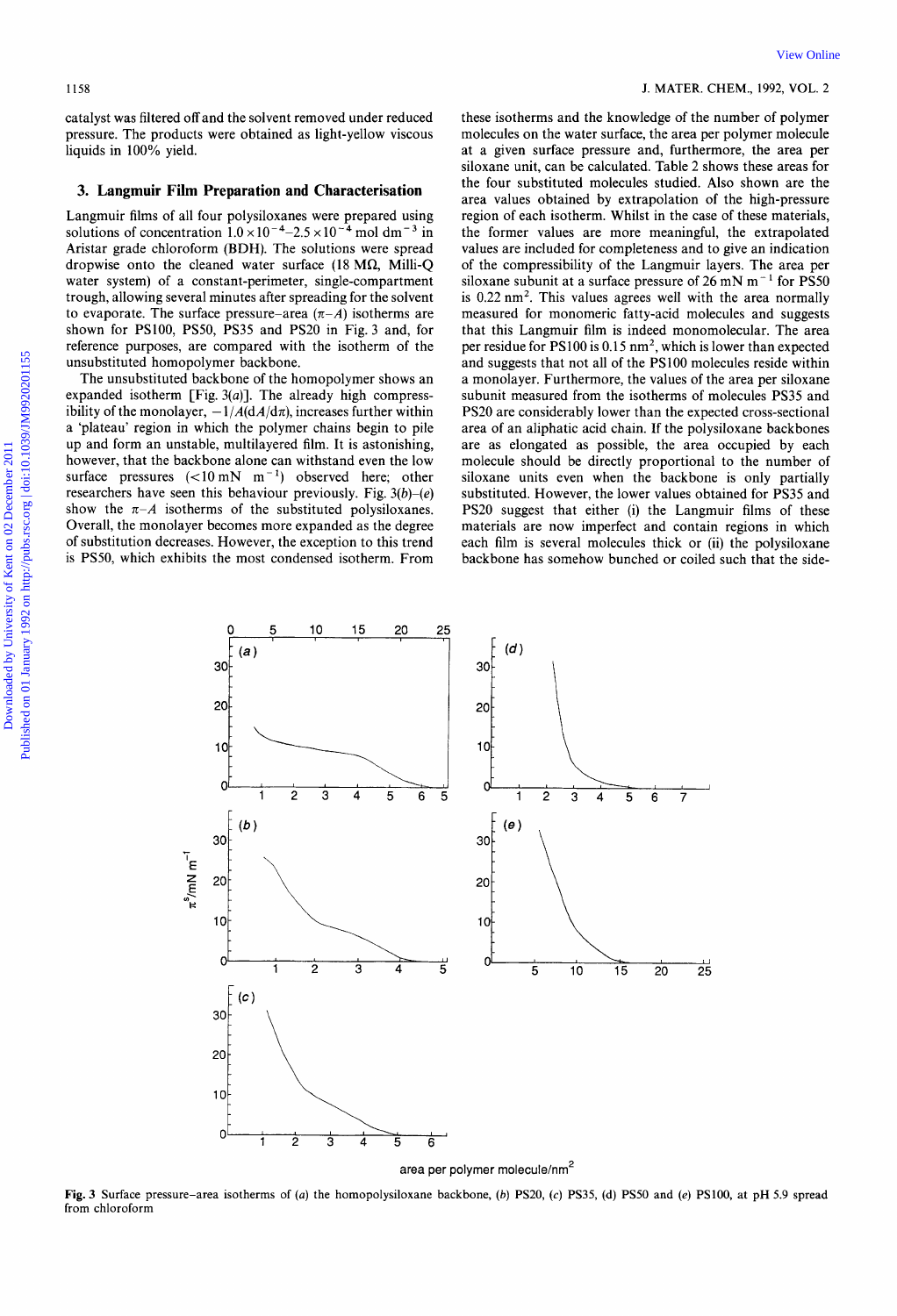**Table 2 Langmuir film areas for the polysiloxane oligomers studied in this work and their associated areas per siloxane unit** 

| oligomer     | area per oligomer<br>at 26 mN m <sup>-1</sup> /nm <sup>2</sup> | area per siloxane unit<br>at 26 mN m <sup>-1</sup> /nm <sup>2</sup> | area per siloxane<br>unit extrapolated at<br>$26 \text{ mN m}^{-1}/\text{nm}^2$ |
|--------------|----------------------------------------------------------------|---------------------------------------------------------------------|---------------------------------------------------------------------------------|
| <b>PS100</b> | 6.80                                                           | 0.15                                                                | 0.23                                                                            |
| <b>PS50</b>  | 2.35                                                           | 0.18                                                                | 0.23                                                                            |
| <b>PS35</b>  | .40                                                            | 0.05                                                                | 0.09                                                                            |
| <b>PS20</b>  | 1.10                                                           | $0.04^a$                                                            | $0.07^{a}$                                                                      |

**"At 20 mN m-'** 

groups become more closely packed. To a first approximation, the flexibility of the polysiloxane backbones would be expected to increase as the degree of substitution decreased; bunching or coiling may therefore be observed where the backbones are only lightly substituted. Work is in progress to clarify the origin of these low residue areas.

The Langmuir layers of these materials, although relatively compressible, are all extremely stable (the area loss  $< 0.5\%$  h<sup>-1</sup>) and single layers can be transferred onto hydrophilic substrates with very high transfer ratios  $(>0.95)$ . In addition to being very stable on the water surface, these substituted polysiloxanes are extremely fluid. **A** qualitative test of the degree of rigidity of a Langmuir film is to apply a suction device (normally used for cleaning the water surface) to the layer at a point several centimetres from the surface pressure transducer (in this case, a Wilhelmy plate) and to observe the response of the trough barrier which controls the area available to the film. The trough is set up in the deposition mode so that ideally the barrier would move smoothly inwards (decreasing area) immediately after material has been removed or transferred onto a substrate. In the case of all four substituted polysiloxanes, the barrier response was indeed smooth and immediate even though suction was applied at a distance of **20** cm from the Wilhelmy plate.

#### **4. LB Film Deposition**

Monolayers of all four substituted polysiloxanes were transferred onto  $A$  $\vert A$  $\vert_2$  $O_3$  substrates. In this paper, our results of alternate-layer deposition are described in which each polysiloxane is co-deposited with monomeric icosylamine. The surface pressures used were 26 mN m<sup>-1</sup> for PS100, PS50 and **PS35** and 20mN m-l for **PS20.** The icosylamine was deposited at 27.5 mN m-'. For all molecules except **PS20,**  high transfer ratios  $(>0.9)$  were obtained for both the polysiloxane and the icosylamine layers. Typically, multilayer films containing **13** layers of the polysiloxane alternated with 12 layers of icosylamine were assembled on an aluminium-coated glass substrate. Upper electrodes were deposited by thermal evaporation of aluminium (40.0 nm, area =  $2.5 \times 10^{-5}$  m<sup>2</sup>) to form a capacitor structure in which the **LB** film is the insulating material. The pyroelectric behaviour of these alternate-layer superlattices is discussed in section *5.* Interestingly, in the case of **PS20,** the first monolayer of both the polysiloxane and icosylamine could be transferred effectively, but no deposition at all was observed for the subsequent **PS20** layer.

**A** convenient method of assessing the reproducibility of the deposition technique during the assembly of an alternate layer film is the piezoelectric quartz crystal microgravimetric technique (commonly used in metal coating systems). This involves the measurement of the resonant frequency of a quartz crystal oscillator (in this case *6* MHz crystals are used) using a frequency counter as a function of the number of layers that have been transferred onto the surface of the electroded crystal. The change in resonant frequency,  $\Delta f$ , has been shown

to be directly proportional to the mass of material deposited onto the crystal<sup>6</sup>:

and to the mass of material deposited

\n
$$
\Delta f = \frac{2f_0^2 \Delta m}{A\phi}
$$
\n(1)

where  $f_0$  is the resonant frequency at the beginning of the experiment,  $\Delta m$  is the mass change and  $\phi$  is a term involving material constants for quartz. For alternate-layer **LB** films, the frequency change per bilayer (one polysiloxane monolayer plus one icosylamine layer) should be related directly to the mass of the bilayer. Thus,

$$
\Delta f = \frac{2f_0^2 N \delta_B}{A \phi} \tag{2}
$$

where *N* is the number of polysiloxane/icosylamine bilayers and  $\delta_{\text{B}}$  is the mass per bilayer. The plots of  $\Delta f$  versus N are shown for **PS100, PS50** and **PS35** in Fig. **4.** Clearly, the linear relationships confirm that the transfer process is highly reproducible. It is also interesting to note that the gradients of the graphs indicate that the mass per unit area of the bilayers,  $m<sub>x</sub>$  (where x is 100, 50 or 35 referring to bilayers containing **PSlOO, PS50** and **PS35,** respectively), does not follow the originally anticipated direct proportionality with the degree of side-group substitution along the polysiloxane backbone. The plots suggest that  $m_{100} > m_{35} > m_{50}$ ; further research is currently being directed at investigating the relationship between the magnitude of the pyroelectric coefficient and the density using the quartz crystal technique.



**Fig. 4 Quartz microbalance plots for polysiloxane LB films. 0, PSIOO;** A, **PS35; M, PSSO.**